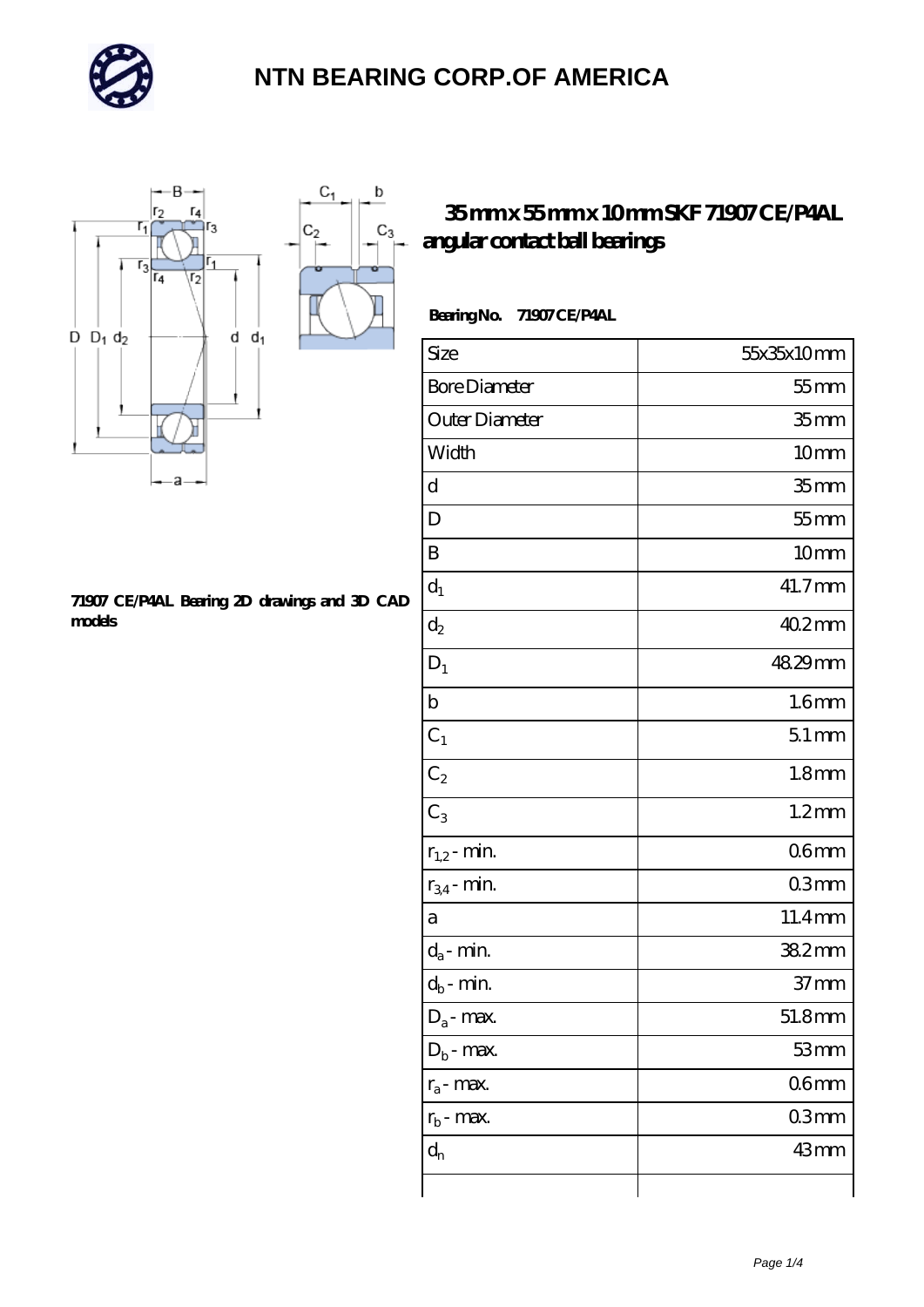

| Basic dynamic load rating-<br>С          | 7.6kN             |
|------------------------------------------|-------------------|
| Basic static load rating - $C_0$         | 48kN              |
| Fatigue load limit - P <sub>u</sub>      | 02kN              |
| Limiting speed for grease<br>lubrication | 36000r/min        |
| Limiting speed for oil<br>lubrication    | 54000mm/min       |
| Ball - $D_w$                             | 5556mm            |
| $Ball - z$                               | 19                |
| $G_{ref}$                                | $08$ cm $3$       |
| Calculation factor - $f_0$               | 83                |
| Preload class $A - G_A$                  | 41 N              |
| Preload class $B - G_B$                  | 125N              |
| Preload class $C - G_C$                  | 250N              |
| Calculation factor - f                   | 1.05              |
| Calculation factor - f                   | 1                 |
| Calculation factor - $f_{2A}$            | 1                 |
| Calculation factor - $f_{2B}$            | 1.04              |
| Calculation factor - $f_{\text{X}}$      | 1.08              |
| Calculation factor - $f_{HC}$            | 1                 |
| Preload class A                          | 28N/micron        |
| Preload class B                          | 43N/micron        |
| Preload class C                          | 59N/micron        |
| $d_1$                                    | 41.7mm            |
| $d_2$                                    | $402$ mm          |
| $D_1$                                    | 48.29mm           |
| $C_{1}$                                  | $51$ mm           |
| $\text{\sf C}_2$                         | 1.8 <sub>mm</sub> |
| $C_3$                                    | $1.2$ mm          |
| $r_{1,2}$ min.                           | 06 <sub>mm</sub>  |
|                                          |                   |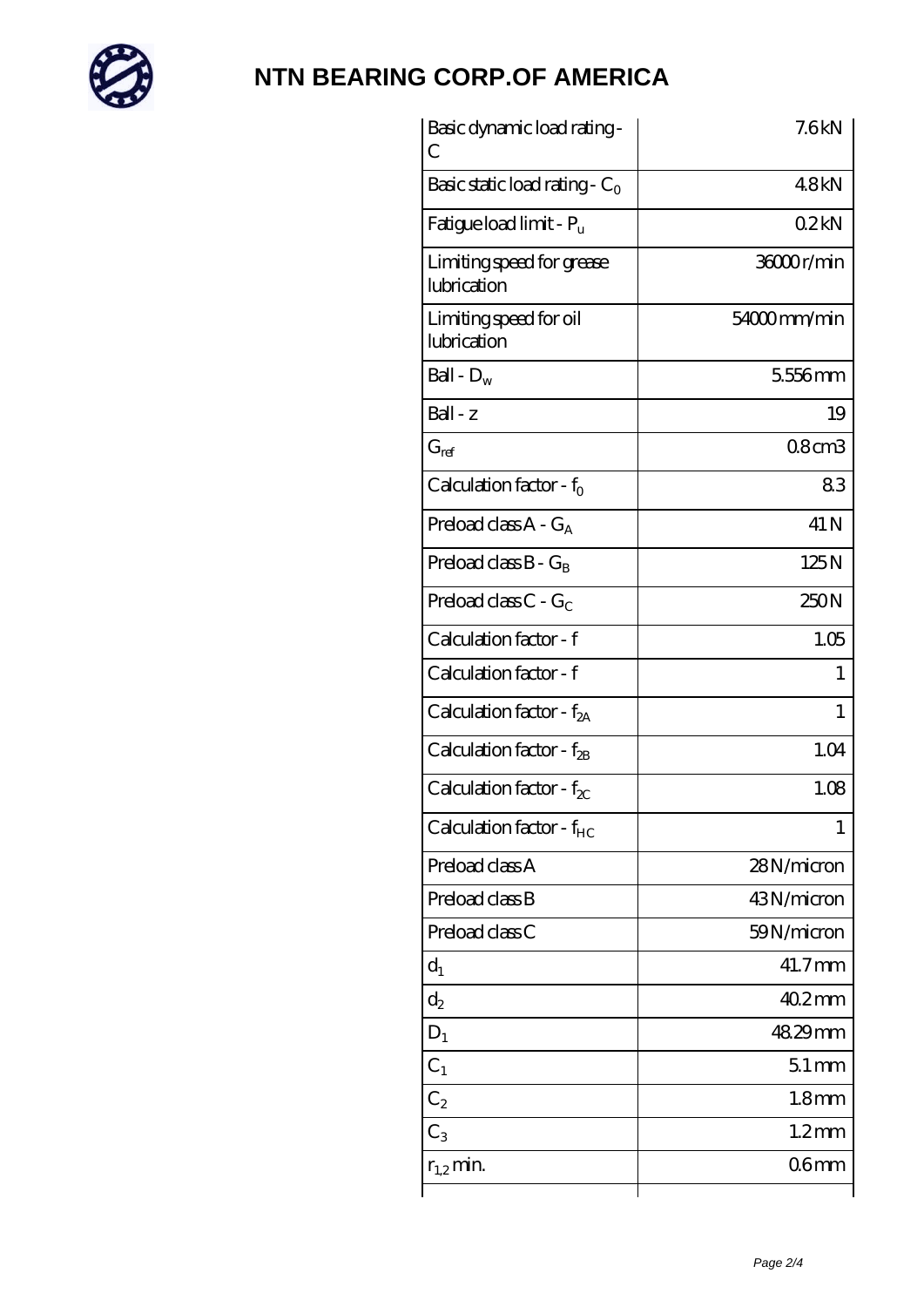

| $r_{34}$ min.                               | 03mm              |
|---------------------------------------------|-------------------|
| $d_{a}$ min.                                | $382$ mm          |
| $d_b$ min.                                  | $37 \text{mm}$    |
| $D_a$ max.                                  | 51.8mm            |
| $Db$ max.                                   | 53mm              |
| $r_a$ max.                                  | 06 <sub>mm</sub>  |
| $r_{\rm b}$ max.                            | 03mm              |
| $d_{n}$                                     | 43mm              |
| Basic dynamic load rating C                 | $7.61 \text{ kN}$ |
| Basic static load rating $C_0$              | 475kN             |
| Fatigue load limit Pu                       | 02kN              |
| Attainable speed for grease<br>lubrication  | 36000r/min        |
| Attainable speed for oil-air<br>lubrication | 54000r/min        |
| Ball diameter $D_w$                         | 5556mm            |
| Number of balls z                           | 19                |
| Reference grease quantity<br>$G_{ref}$      | $08 \text{cm}^3$  |
| Preload class A $G_A$                       | 41 N              |
| Static axial stiffness, preload<br>classA   | $28N/\mu$ m       |
| Preload class $BG_B$                        | 125N              |
| Static axial stiffness, preload<br>classB   | 43N/μ m           |
| Preload class C $G_C$                       | 250N              |
| Static axial stiffness, preload<br>classC   | 59N/μ m           |
| Calculation factor f                        | 1.05              |
| Calculation factor $f_1$                    | 1                 |
| Calculation factor $f_{2A}$                 | 1                 |
| Calculation factor $f_{\rm 2B}$             | 1.04              |
|                                             |                   |
| Calculation factor $f_{\chi}$               | 1.08              |
| Calculation factor $f_{HC}$                 | 1                 |